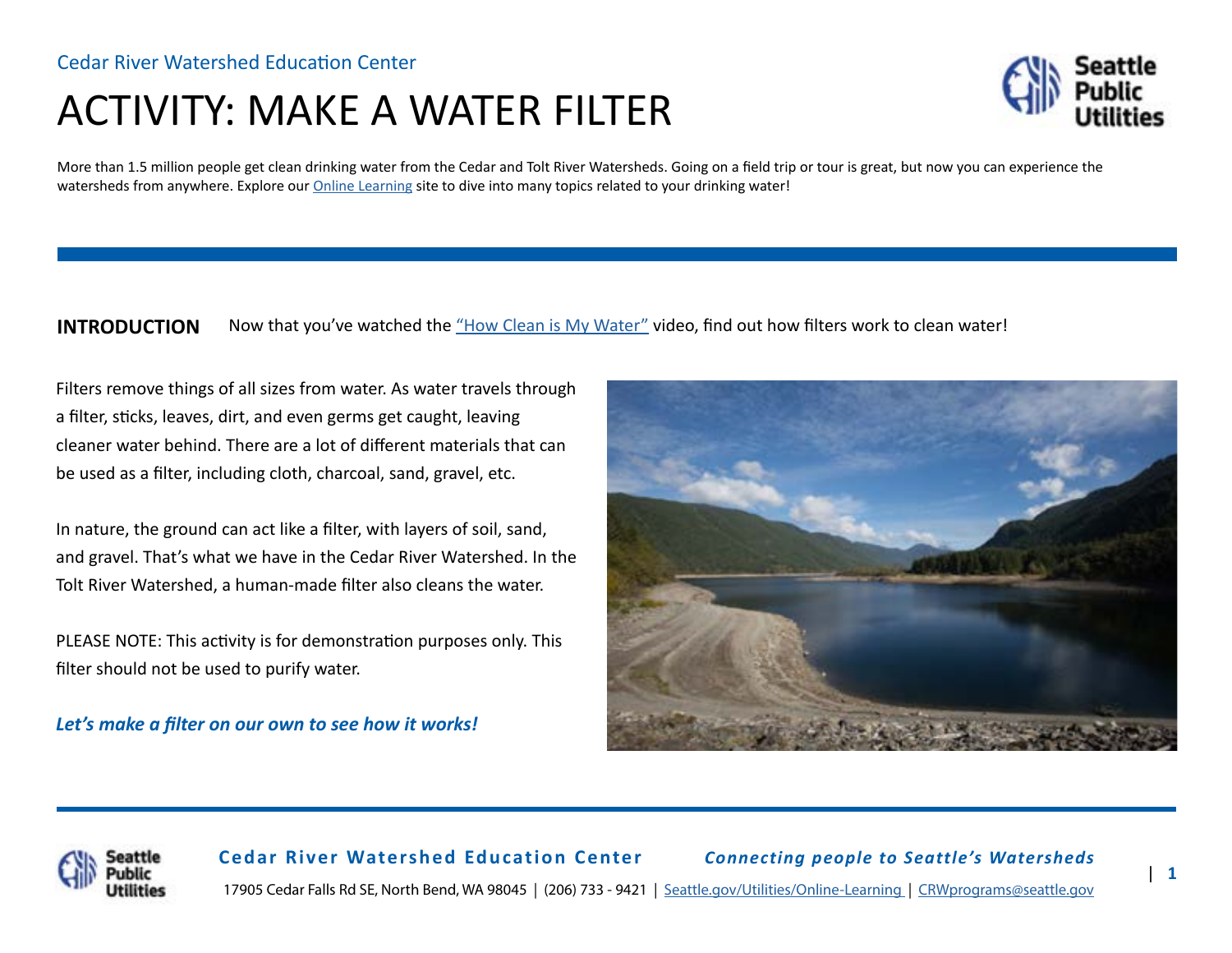## **MAKE A WATER FILTER**

#### **Set up**

Do this activity in an area that can get dirty and wet! Outside might be best. Check with a grownup first.



#### **Materials**

- Plastic bottle cut in half (remove lid) ▶
- Pencil and paper ▶
- Coffee filter or folded paper towels or piece of fabric or 3-5 cotton balls ▶
- Some sand ▶
- Some gravel ▶
- Some crushed charcoal (not briquettes) if you have some left over from a fire (optional) ▶
- A cup of dirty water (you can make this from mixing a cup of water with dirt, leaves, coffee grounds, mud, etc.) ▶



**Cedar River Watershed Education Center** *Connecting people to Seattle's Watersheds* 17905 Cedar Falls Rd SE, North Bend, WA 98045 | (206) 733 - 9421 | [Seattle.gov/Utilities/Online-Learning](http://www.seattle.gov/utilities/protecting-our-environment/our-water-sources/cedar-river-watershed/online-learning) | [CRWprograms@seattle.gov](mailto:crwprograms%40seattle.gov?subject=)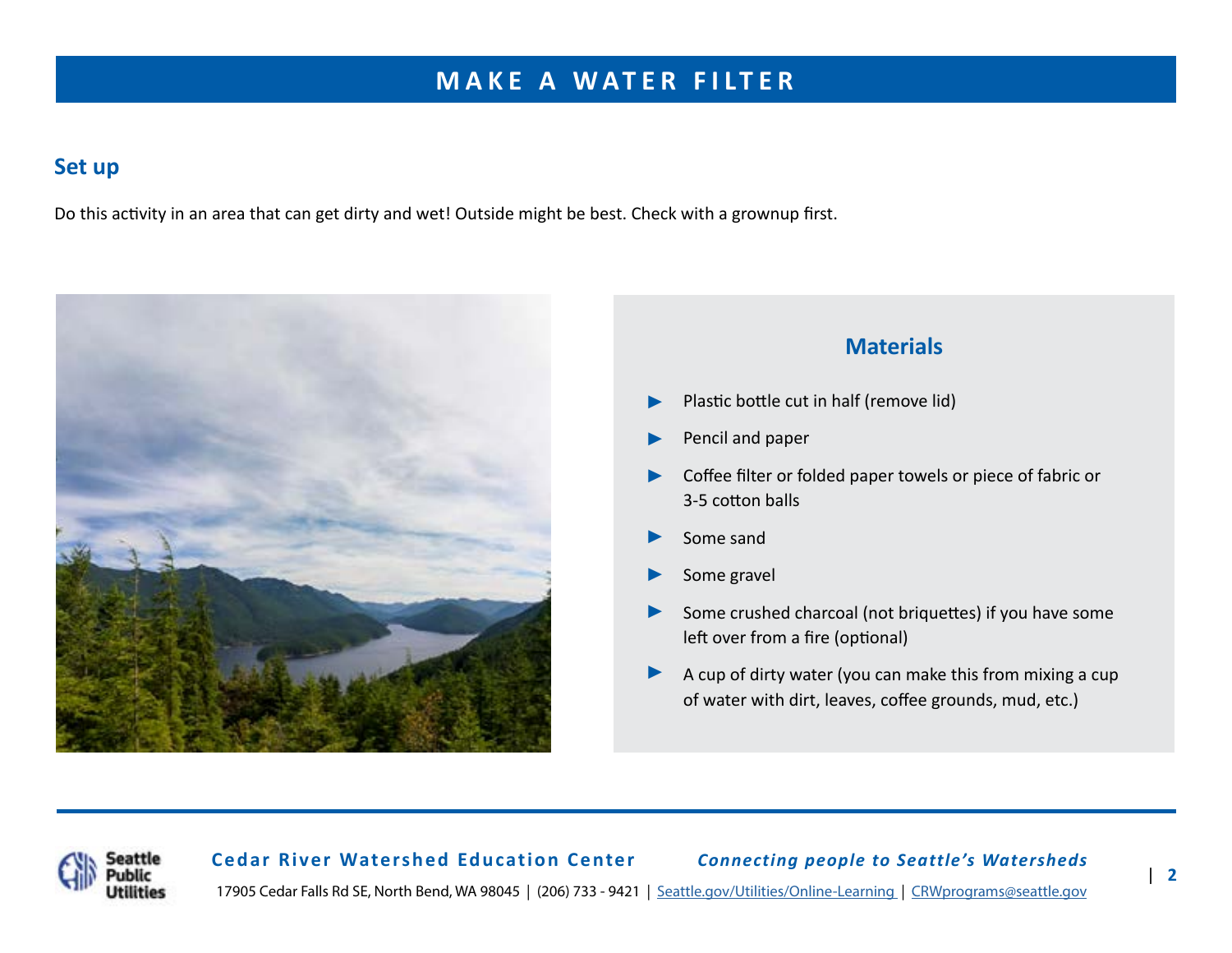## **MAKE A WATER FILTER**

### **Directions**

- Have a grownup help cut the bottle in half. **1.**
- Put the top of the bottle inside the bottom of the bottle. **2.**
- Put the coffee filter or folded paper towels or piece of fabric or 3-5 cotton balls in the neck of the bottle. **3.**
- Add the other materials in layers. (Hint: put the smaller filter materials at the bottom to remove smaller bits and bigger filter materials at the top to remove bigger bits). **4.**
- Write down the order of your filter materials. **5.**
- Pour the dirty water through your filter. **6.**
- Did it get clean? If not, send the water through a few times and see if it changes. **7.**